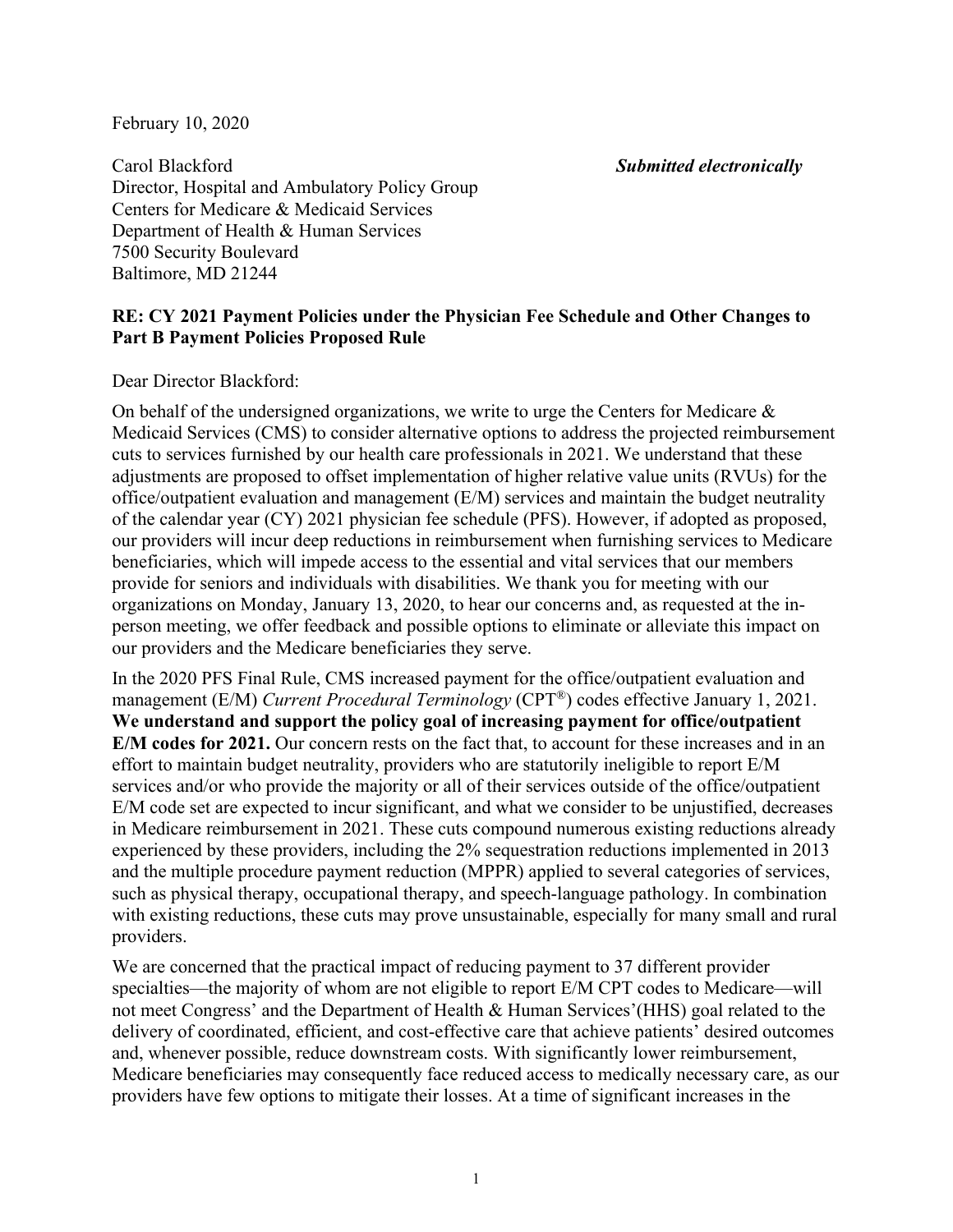Medicare eligible population, we suggest that this loss of access to essential services due to the proposed cuts does not advance Congress', HHS', or CMS' policy goals and must be carefully weighed.

With these considerations, the undersigned organizations offer the following detailed recommendations and comments as CMS undertakes development of the CY 2021 PFS Proposed Rule.

## **Review impact of budget neutrality and the conversion factor adjustment on specialty providers**

Section 1848(c)(2)(A) of the Social Security Act (SSA or the Act) authorizes the Secretary to establish RVUs for the PFS after considering recommendations of the Physician Payment Review Commission and consulting with organizations representing physicians. CMS published a final rule on November 25, 1991 (56 FR 59502) to implement section 1848 of the Act by establishing a fee schedule for physicians' services furnished on or after January 1, 1992.

Section  $1848(c)(2)(b)(ii)(II)$  of the Act also provides that adjustments in RVUs may not cause total PFS payments to differ by more than \$20 million from what they would have been had the adjustments not been made. In response to concerns that the \$20 million budget neutrality provision may impose a "chilling" effect on consideration of legitimate changes on physician work, practice expense, and malpractice RVUs, CMS stated in the 1991 PFS Final Rule that "*We will carefully consider this comment as we do future updates of the RVS. It is certainly not our intention to use the \$20 million limitation on RVS adjustment to achieve budget savings or to impede the advancement of medical practice*." [emphasis added]<sup>[1](#page-1-0)</sup> While we recognize budget neutrality is statutorily mandated, we strongly urge CMS to consider how it might achieve the goal of increasing E/M values and its charge to maintain budget neutrality without placing the burden of paying for these changes on providers who provide limited or no E/M services under the Medicare program.

Table 120 in the 2020 PFS Final Rule (84 FR 63156 through 63157) illustrates the specialty payment impacts if CMS finalizes the proposal for the office/outpatient E/M code value increases without modification. Of primary concern to the undersigned are the reimbursement cuts to services furnished by our provider members due to the redistribution of the E/M code value increases through the budget neutrality adjustment to the conversion factor (CF). Rising debt and shrinking reimbursement provide the perfect storm for discouraging individuals from choosing to enter these health care professions in the future and may pose challenges to the financial viability of current providers. Such shortages would be particularly detrimental as more baby boomers reach Medicare age and more individuals across the lifespan and payer types seek access to services as health care reform provisions become effective.

In applying budget neutrality adjustments to the CF for 2021, professions that do not report any of the E/M CPT codes with increased values will be more significantly impacted than those that can mitigate the CF reduction through utilization of the increased E/M codes. Modifications in payment and policy should be fair and balanced, ensuring equitable impacts across all specialty types. Accordingly, the undersigned urge CMS to consider whether there is a mechanism to further adjust the CF to more evenly spread the impact of the coding and payment changes for

<span id="page-1-0"></span><sup>&</sup>lt;sup>1</sup> 1991 Physician Fee Schedule Final Rule. Page 59573: [https://www.govinfo.gov/content/pkg/FR-1991-11-](https://www.govinfo.gov/content/pkg/FR-1991-11-25/pdf/FR-1991-11-25.pdf) [25/pdf/FR-1991-11-25.pdf.](https://www.govinfo.gov/content/pkg/FR-1991-11-25/pdf/FR-1991-11-25.pdf)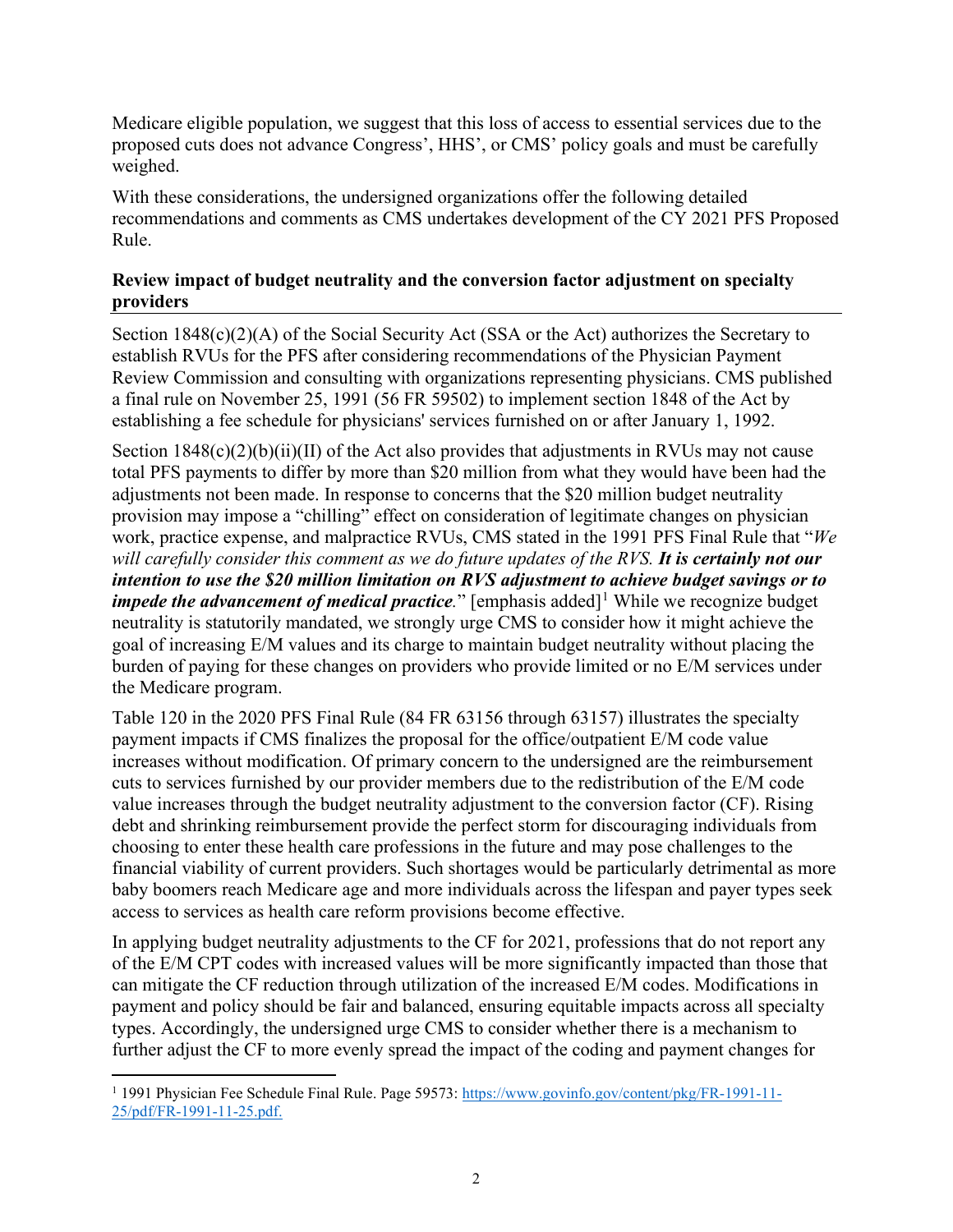the office/outpatient E/M services while maintaining budget neutrality. However, in response to speculation that CMS may seek to reduce RVUs or apply a work adjuster to CPT codes as a mechanism for achieving budget neutrality, the undersigned express their strenuous opposition to any such possibility.

#### **Recommendations:**

- **(1)** CMS must explore alternative approaches to achieve budget neutrality without forcing providers who furnish little or no E/M services to pay for the E/M coding and payment changes. The undersigned recommend that CMS closely examine how the budget neutrality calculation was applied and look directly at areas most dramatically impacted, in regard to both increases and decreases incurred. CMS should consider how it can implement any necessary adjustments so that they are distributed across a broader cross-section of services to avoid undue burden to specific provider groups and patient populations.
- **(2)** Additionally, we urge CMS to conduct a code-by-code impact analysis to confirm that any proposed actions do not have an undue burden on a particular provider group or negatively impact beneficiary access. Accordingly, CMS should delay implementation of any reductions until such analyses are completed and CMS can ensure continued access to the high-quality, cost-effective services our providers deliver to Medicare beneficiaries.
- **(3)** CMS should implement a transparent decision-making process that evaluates the specific impacts on codes and procedures, and yields a result that allows all provider specialties to continue to meet program and beneficiary needs. This process should include replacement of the "Other" category in Table 120 of the CY 2020 final rule with individual specialty-level line items to ensure equitable access to impact information for all Medicare providers.

## **Defer or cancel implementation of add-on code GPC1X until new policy is authorized by Congress to cover new (currently unreimbursed) services under the Medicare program**

The undersigned request that CMS reconsider whether it is an appropriate time to introduce the add-on Healthcare Common Procedure Coding System (HCPCS) code GPC1X in 2021, as described in the CY 2020 PFS final rule.

First, we note that the CY 2020 PFS final rule discussion reveals that there were numerous stakeholders that voiced concern about whether the HCPCS code GPC1X should be implemented at all, or at a minimum, deferred pending further evaluation, particularly due to concerns about potential overlap with existing codes and disproportionate impact on provider specialty payments. It is notable that Table 120 (84 FR 63156) demonstrates that the concurrent implementation of the E/M code changes and use of HCPCS codes GPC0X and GPC1X would result in a change in provider specialty payments ranging 26 percentage points from +16 percent to -10 percent. In contrast, Table 124 (84 FR 63178), reveals that the E/M code payment changes without the introduction of the two G-codes would reduce the variance in change of provider specialty payments to 17 percentage points from  $+10$  percent to -7 percent.

## **Recommendations:**

**(1)** As CMS undertakes the development of the 2021 PFS Proposed Rule, we recommend that CMS fully consider deferring or cancelling the implementation of HCPCS code GPC1X until further analysis is conducted that utilizes all relevant sources of information as it evaluates any overlap with existing codes and further refines the work and PE RVUs appropriate for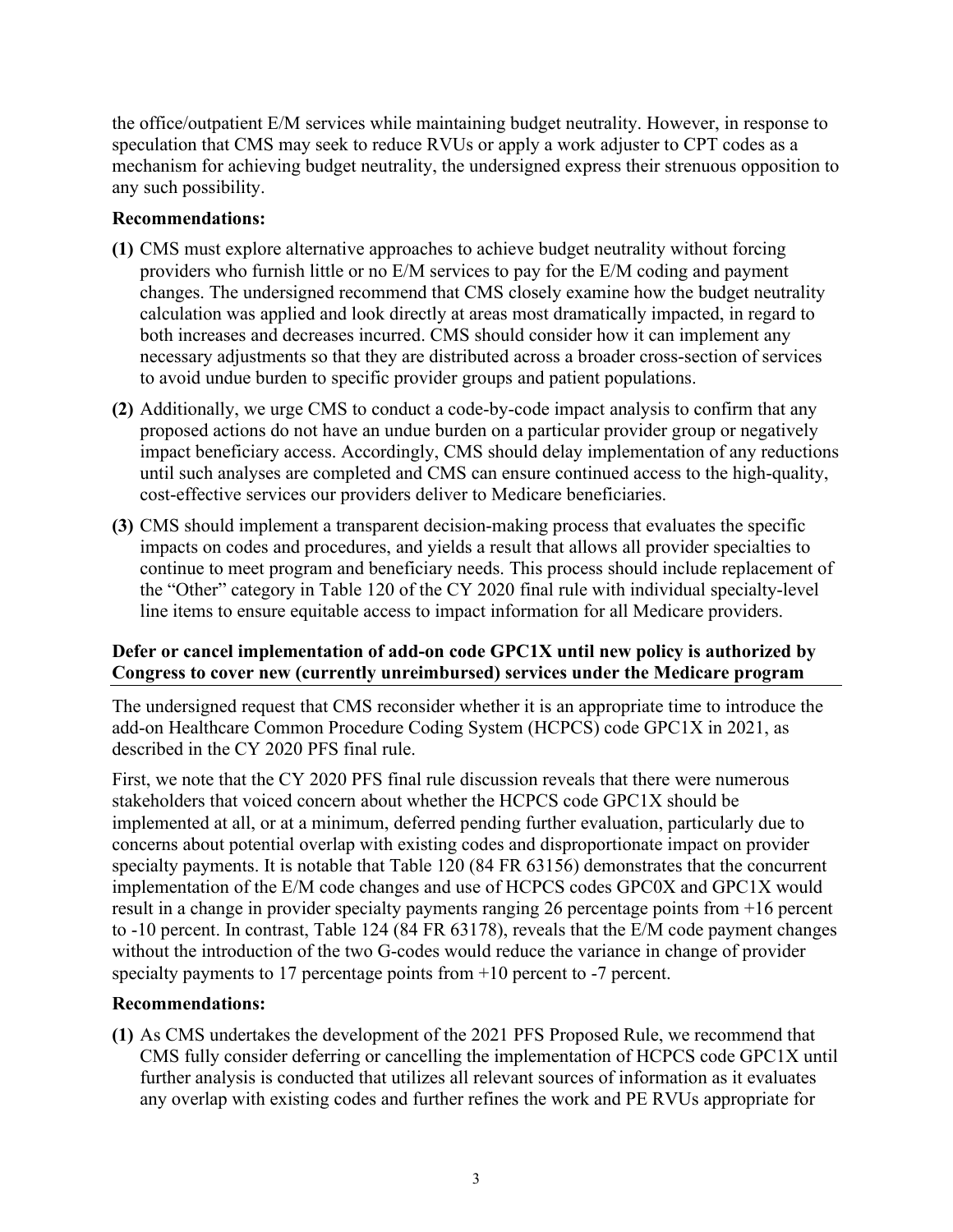this code. Furthermore, authorization of new services by Congress would allow the addition of GPC1X without having to apply budget neutrality, as it represents new, currently unreimbursed services.

- **(2)** If CMS elects to proceed with the use of HCPCS code GPC1X, we note that CMS provides a financial impact estimate assumption that **21 specialties** that bill E/M codes *"would bill HCPCS code GPC1X with 100 percent of their office/outpatient E/M visit codes"*(84 FR 63157). This assumption is concerning, as it seems implausible that all 21 specialties listed would always furnish services to beneficiaries meeting the clinical complexity and work effort included in the description of this code. In fact, on the same page of the Final Rule, CMS undermines the 100 percent assumption by stating that the estimated use of the HCPCS code GPC1X *"is not meant to be prescriptive"*, which we interpret to mean that CMS does not believe the 21 specialties would concurrently report the code 100 percent of the time with E/M codes. If CMS moves forward with the GPC1X code, the assumptions should be revisited and reduced to better reflect the true impacts by specialty.
- **(3)** At a minimum, we recommend that CMS revisit the assumptions related to the percentage of time the 21 listed specialties would bill GPC1X along with an E/M code. That effort should include working with impacted stakeholders to obtain realistic usage estimates and share the evaluation of the revised estimated impacts in a transparent manner before implementing the use of this add-on code at a later date.

#### **Phase-in payment decreases to minimize the immediate impact on affected providers**

While the undersigned organizations feel strongly that substantive changes are needed to definitively remedy the inequitable impacts of the 2021 payment reductions, we also believe that in the interest of time, more immediate action should also be taken. As such, the undersigned request that CMS phase-in any changes in reimbursement rates over multiple years to minimize the immediate negative impact on our member providers who are not eligible to report E/M services under the Medicare program and have few, if any, other means to mitigate the negative payment adjustments. As recommended by the Medicare Payment Advisory Commission (MedPAC) in Chapter 3 of the Commission's June 2018 Report to Congress, adjustments to the fee schedule to address devaluation of E/M services could be phased in over multiple years to reduce the impact on other services.<sup>[2](#page-3-0)</sup> We also note that there is precedent for phase-in when a proposal results in large-scale changes and shifts in payment. For example, CMS finalized a CY 2019 proposal to phase-in market-based supply and equipment pricing practice expense updates over a 4-year period *"to minimize any potential disruptive effects during the proposed transition period that could be caused by other sudden shifts in RVUs due to the high number of services that make use of these very common supply and equipment items.*"[3](#page-3-1)

**Recommendation:** Until a permanent solution is realized, the undersigned strongly urge CMS to adopt a phase-in period in order to mitigate any volatility caused by the significant estimated redistribution of payment. This is especially important for specialties that have limited or no

<span id="page-3-0"></span><sup>&</sup>lt;sup>2</sup> Medicare Payment Advisory Commission Report to the Congress: Medicare and the Health Care Delivery System (June 2018)[. http://medpac.gov/docs/default-source/reports/jun18\\_medpacreporttocongress\\_sec.pdf](http://medpac.gov/docs/default-source/reports/jun18_medpacreporttocongress_sec.pdf) <sup>3</sup> 2019 Physician Fee Schedule Final Rule (pg. 59475).

<span id="page-3-1"></span>[https://www.federalregister.gov/documents/2018/11/23/2018-24170/medicare-program-revisions-to-payment](https://www.federalregister.gov/documents/2018/11/23/2018-24170/medicare-program-revisions-to-payment-policies-under-the-physician-fee-schedule-and-other-revisions)[policies-under-the-physician-fee-schedule-and-other-revisions](https://www.federalregister.gov/documents/2018/11/23/2018-24170/medicare-program-revisions-to-payment-policies-under-the-physician-fee-schedule-and-other-revisions)